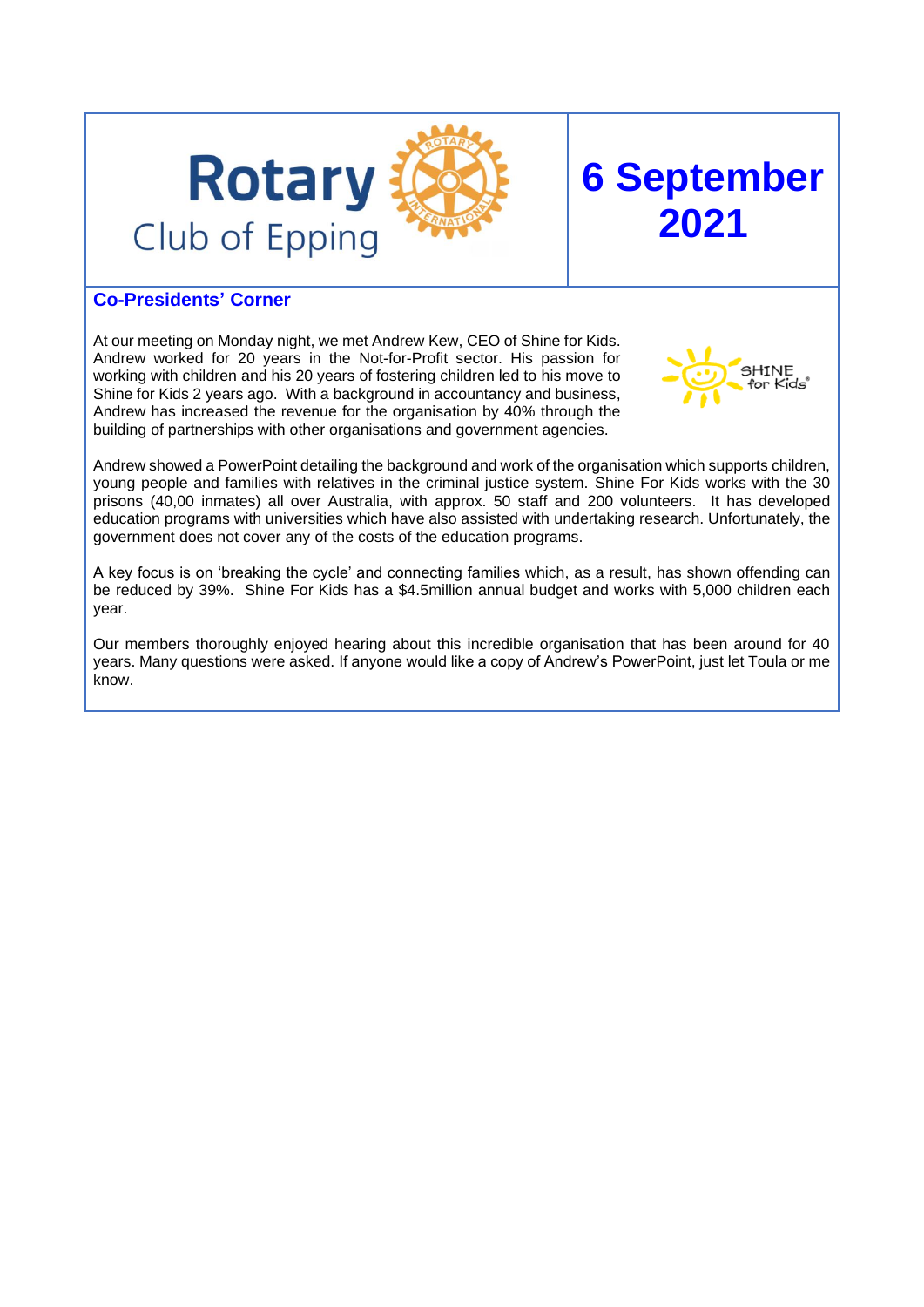

**Narelle**

## **Get Ready for the "Truth or Lie" Social Night next week 13 September**

Next week is our Social Night, the details of which are below. We hope all our members will 'zoom in' for an enjoyable and fun-filled evening. We will start at 6.30pm for a 15 minute catch up and then commence the Social Night at 6.45pm.

Here's how it goes

- 1. A member tells a short story
- 2. Questions are raised to test the story
- 3. Everyone will vote whether the story is the "truth" or it is a "lie"
- 4. The truth is finally revealed.

Please help us to have some fun and think about your story, email me **[gail16davis@gmail.com](mailto:gail16davis@gmail.com)** if you would like to share your story so we can add you to the agenda.

Many thanks **Gail**

From Narelle's Eastwood walks – a touch of spring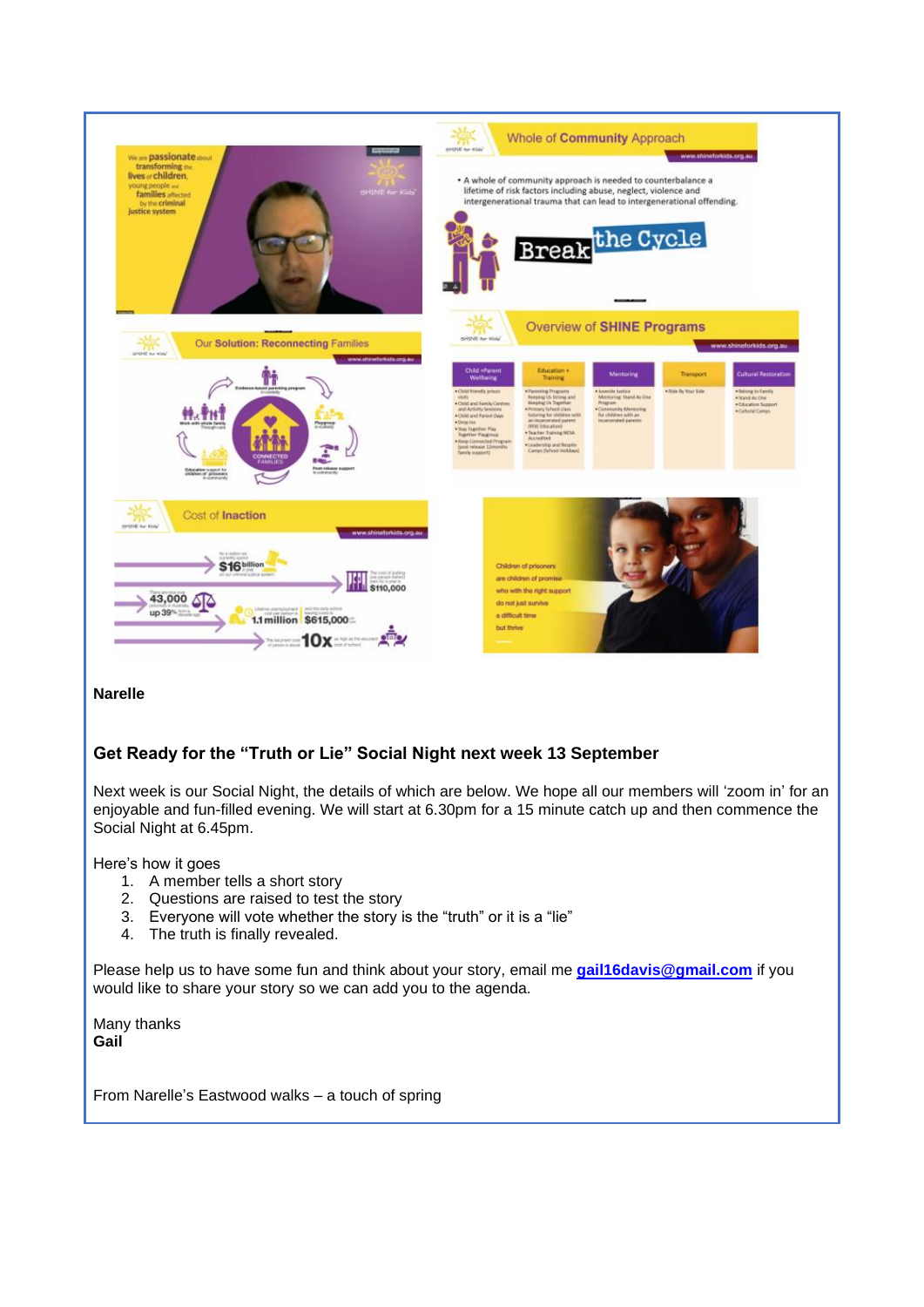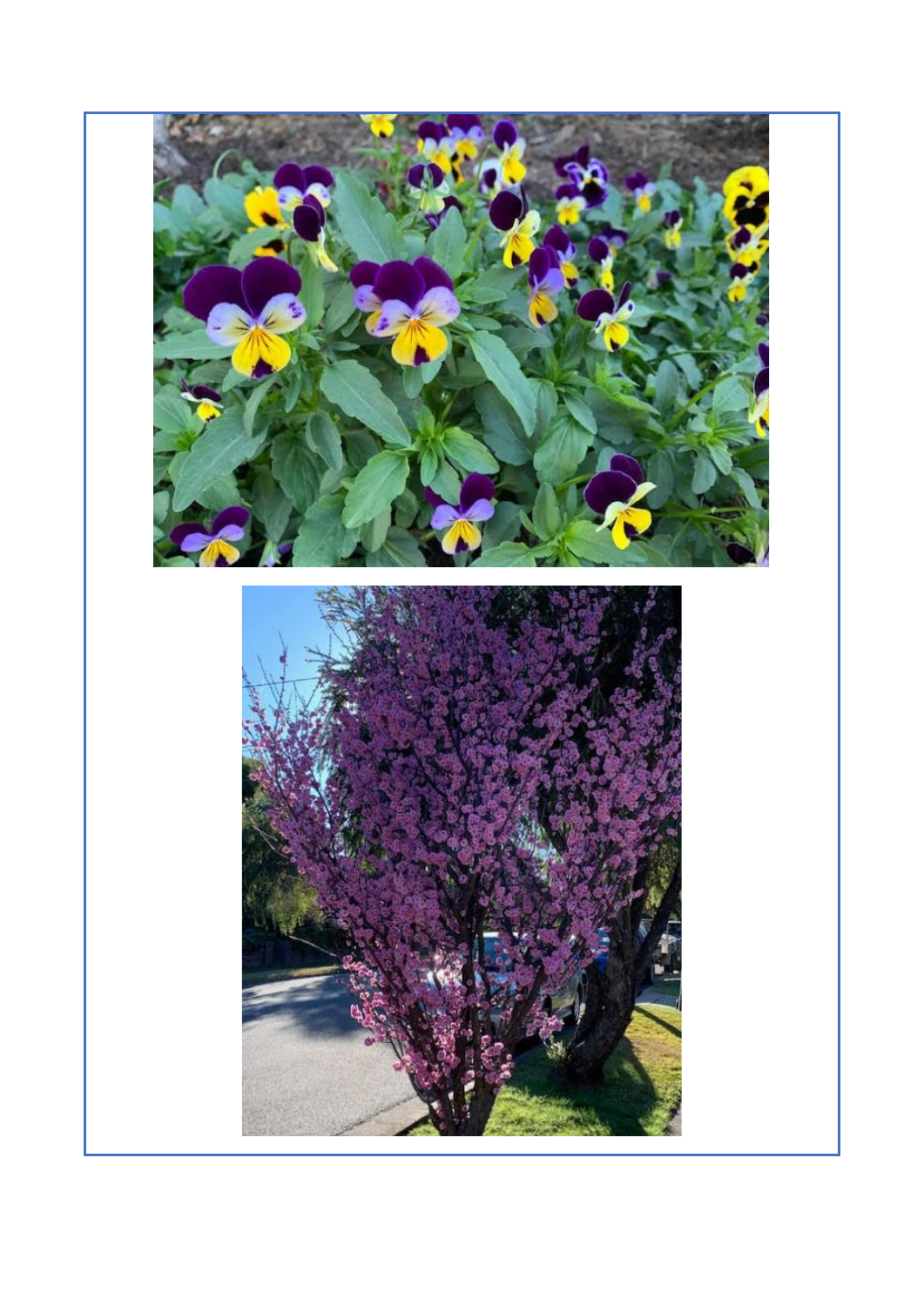## **What is Coming Up**

| Date                       | <b>Venue</b> | Organisation          | <b>Speaker</b>               |
|----------------------------|--------------|-----------------------|------------------------------|
| 13th September             | Zoom         | <b>Social Night</b>   |                              |
| 20th September             | Zoom         | Inner Wheel           | Robyn Mackey                 |
| 27 <sup>th</sup> September | Zoom         | <b>Destiny Rescue</b> | Rachel Dunwell               |
| 4 <sup>th</sup> October    |              | Holiday               |                              |
| 11 <sup>th</sup> October   | Zoom         | DG visit              | Lindsay May                  |
| 18 <sup>th</sup> October   | Zoom         | Shelterbox            | Johanna Johns                |
| 25 <sup>th</sup> October   | Zoom         | The Men's table       | David Pointon/Michael Lofaro |

# **RYLA - Stephanie Ho**

Stephanie has enthusiastically and promptly applied to be the Epping Rotary's candidate for 2022. Stephanie was an outstanding guest speaker last year with her presentation on her 2019 trek to the Base Camp at Mt. Everest plus her planned trip to Greenland next year where she will trek across this vast continent SOLO!!

RYLA is a week-long experience at Elanora Heights from January 9-15, 2022. It is a great program. Members are invited to join me at the dinner on Tuesday 11 January.

#### **Bruce**

# **September is Basic Education & Literacy Month**



September is Basic Education and Literacy Month. Rotary's goal is to empower communities to support basic education and Literacy, reduce gender disparity in education and increase adult literacy. World Literacy Day is coming up on September 8<sup>th</sup>. Literacy Day serves as a reminder of the Importance of Literacy for individuals and society. Let's get involved by – donating books, Time or Money and spreading the word on social media. Changing lives, support literacy projects. Read and share a story with your child / grandchildren. Read, Write, Empower.

#### **What is Rotary in education?**

Rotary projects and activities help to **give children access to an education** for the very first time. We build schools, we supply books and computers for classrooms and we train teachers.